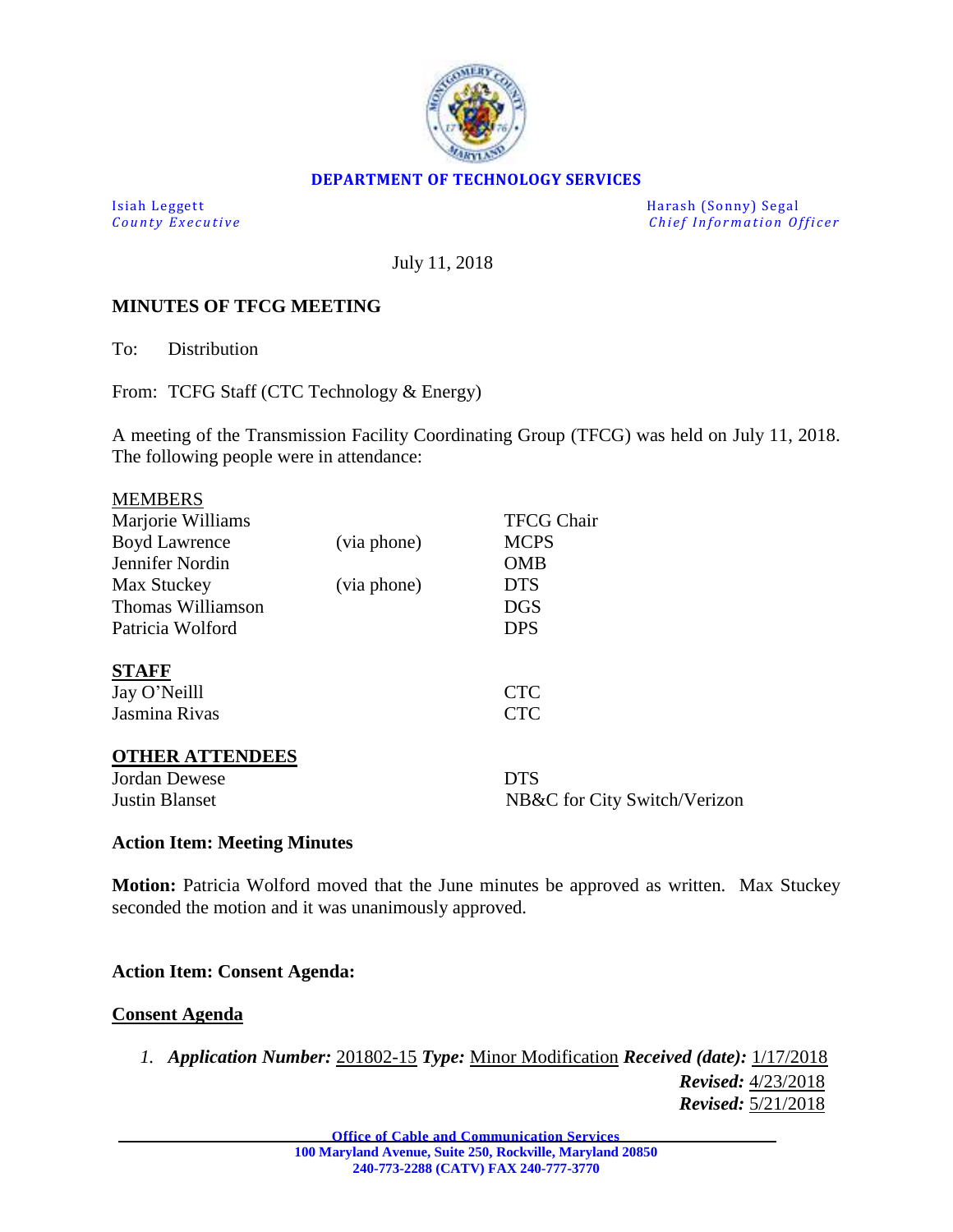*Revised:* 6/1/2018

*Applicant:* Verizon Wireless *Site Name/Location:* Rock Creek Terrace Apts*/* 12630 Veirs Mill Rd, Rockville *Zoning Standard:* R-H *Property Owner:* Rock Creek Terrace LP *Description:* Remove three antennas and three RRHs; intall six antennas and three RRHs at 163' on a 156' existing apartment building. *Tower Coordinator Recommendation:* Recommended

*2. Application Number:* 2018030303 *Type:* Minor Modification *Received (date):* 3/7/2018 *Revised:* 5/29/2018 *Revised:* 5/31/2018

*Applicant:* AT&T Wireless *Site Name/Location:* Promenade*/* 5225 Pooks Hill Rd, Bethesda *Zoning Standard:* R-H *Property Owner:* Promenade *Description:* Remove and replace three antennas and six RRHs at 209' on a 194' existing apartment building. *Tower Coordinator Recommendation:* Recommended

*3. Application Number:* 2018050350 *Type:* Minor Modification *Received (date):* 5/15/2018 *Revised:* 5/31/2018

*Applicant:* Verizon Wireless *Site Name/Location:* Mid-Pike Plaza*/* 11802 Rockville Pike, Rockville *Zoning Standard:* CR-4.0 *Property Owner:* Federal Reality Investments Trust *Description:* Remove and replace one antenna and one RRH at 23' on a 16' existing retail building. *Tower Coordinator Recommendation:* Recommended

*4. Application Number:* 201802-09 *Type:* Minor Modification *Received (date):* 12/21/2017  *Revised:* 3/1/2018  *Revised:* 6/6/2018

*Applicant:* AT&T Wireless *Site Name/Location:* AT&T Long Line Tower*/* 12419 Middlebrook Rd, Germantown *Zoning Standard:* IM-2.5 *Property Owner:* American Tower Inc. *Description:* Remove three antennas and six RRHs; install three antennas and twelve RRHs at 102'/103' on a 123' tower. *Tower Coordinator Recommendation:* Recommended

*5. Application Number:* 2018030295 *Type:* Minor Modification *Received (date):* 3/7/2018 *Revised:* 5/15/2018 *Revised:* 5/16/2018 *Revised:* 6/12/2018

*Applicant:* AT&T Wireless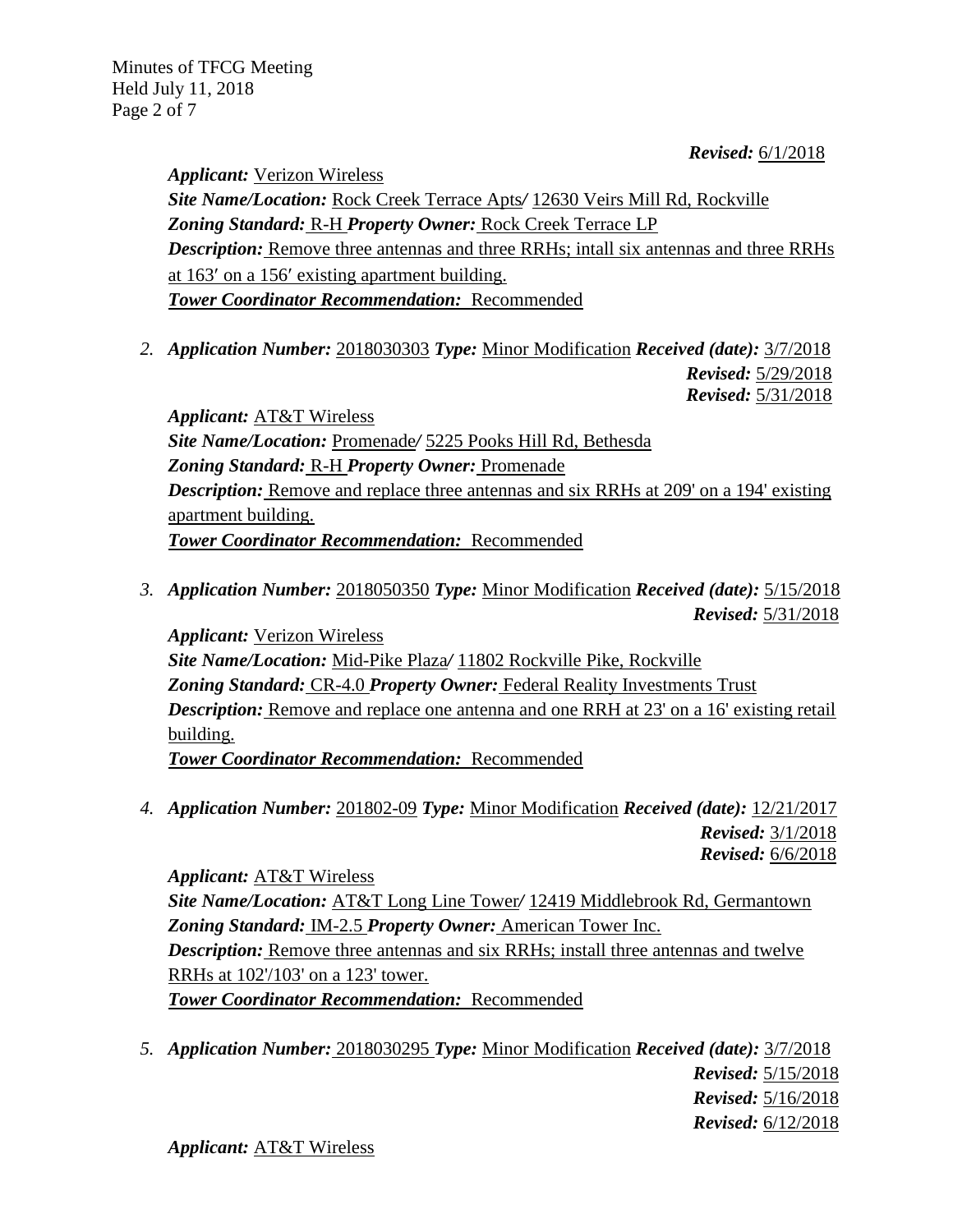Minutes of TFCG Meeting Held July 11, 2018 Page 3 of 7

> *Site Name/Location:* Bethesda Country Club*/* 7601 Bradley Blvd, Bethesda *Zoning Standard:* R-200 *Property Owner:* Bethesda Country Club *Description:* Remove three antennas and nine RRHs; install three antenna and six RRHs at 120' on an existing 150' monopole. *Tower Coordinator Recommendation:* Recommended

*6. Application Number:* 2018030293 *Type:* Minor Modification *Received (date):* 3/7/2018

*Revised:* 5/17/2018 *Revised:* 6/11/2018 *Revised:* 6/15/2018

*Applicant:* AT&T Wireless

*Site Name/Location:* Village Square Apts*/* 11927 Veirs Mill Rd, Silver Spring *Zoning Standard:* R-30 *Property Owner:* Kay Management/Louis Grossberg et. al. *Description:* Remove and replace three antennas and six RRHs at 49' on a 43' existing apartment building.

*Tower Coordinator Recommendation:* Recommended

*7. Application Number:* 2018060365 *Type:* Minor Modification *Received (date):* 6/1/2018 *Revised:* 6/19/2018

*Applicant:* Sprint/Nextel *Site Name/Location:* Hughes Methodist Church*/* 10700 Georgia Ave, Wheaton *Zoning Standard:* R-60 *Property Owner:* Hughes United Methodist Church *Description:* Remove six antennas and three RRHs; install three antennas and six RRHs at 86' on an existing 45' church ( steeple height is 110'). Steath enclourse to be modified to accommodate equipment change. *Tower Coordinator Recommendation:* Recommended

*8. Application Number:* 2018060378 *Type:* Minor Modification *Received (date):* 6/19/2018 *Revised:* 6/27/2018

*Applicant:* AT&T Wireless *Site Name/Location:* Airpark Industrial Center*/* 7707 Airpark Rd, Gaithersburg *Zoning Standard:* IL-1.0 *Property Owner:* Crown Atlantic Co LLC *Description:* Remove three antennas and three RRHs ; install three antennas and six RRHs at 113' on an existing 120' monopole. *Tower Coordinator Recommendation:* Recommended

*9. Application Number:* 2018060379 *Type:* Minor Modification *Received (date):* 6/19/2018 *Revised:* 6/27/2018

*Applicant:* Sprint/Nextel *Site Name/Location:* WWDC Radio Tower*/* 8744 Brookeville Rd, Silver Spring *Zoning Standard:* IM-2.5 *Property Owner:* Chancellor Media Corp.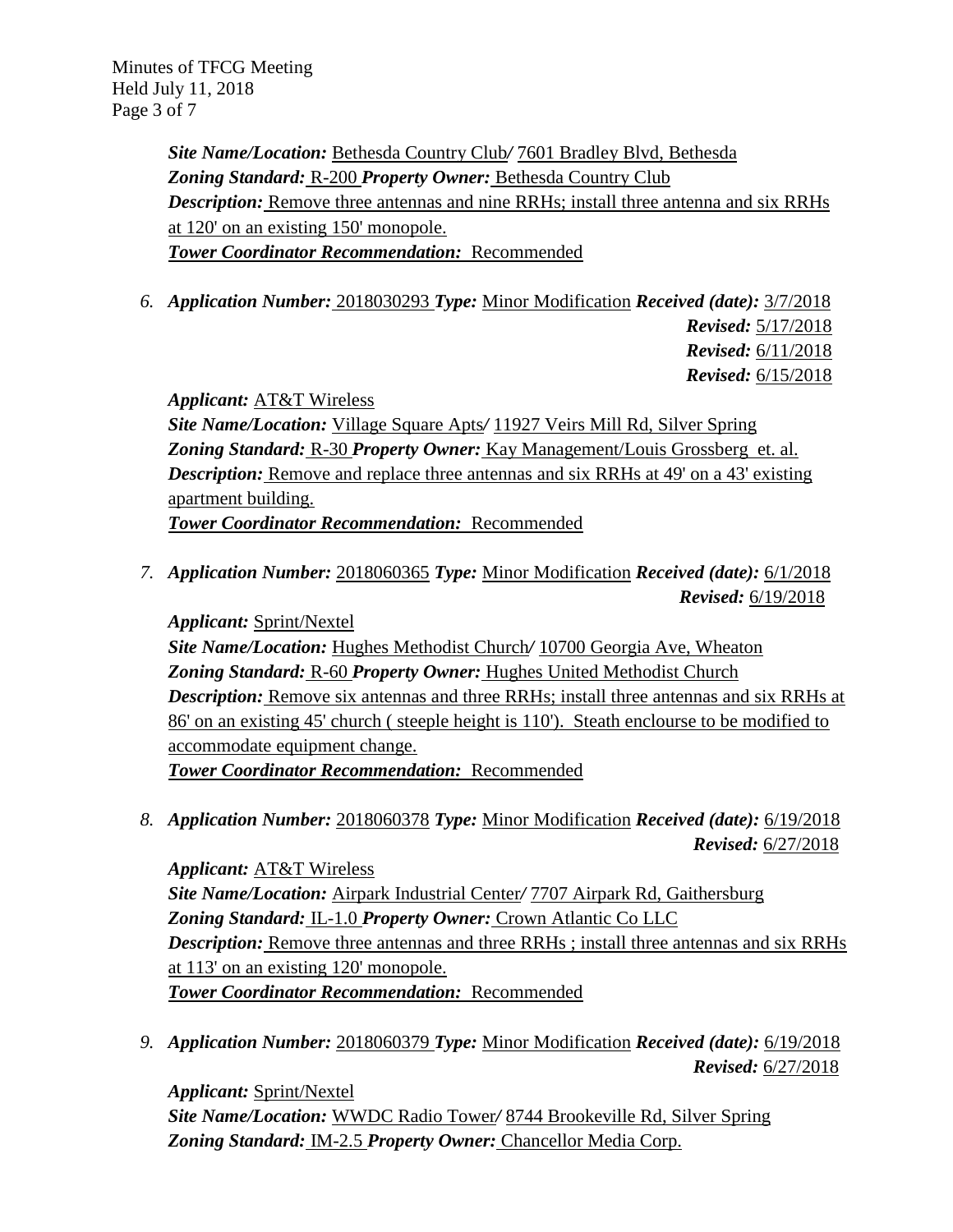**Description:** Remove and replace three antennas at 265' on an existing 696' radio tower. *Tower Coordinator Recommendation:* Recommended

*10. Application Number:* 2018020255 *Type:* Minor Modification *Received (date):* 6/18/2018 *Revised:* 6/28/2018

*Applicant:* AT&T Wireless *Site Name/Location:* Postal Training Facility*/* 10130 Democracy Blvd, Potomac *Zoning Standard:* RE-2 *Property Owner:* United States Postal Service *Description:* Remove and replace three antennas and nine RRHs at 75' on existing 70' government building. *Tower Coordinator Recommendation:* Recommended

*11. Application Number:* 2018060375 *Type:* Minor Modification *Received (date):* 6/18/2018 *Revised:* 6/28/2018

*Applicant:* AT&T Wireless *Site Name/Location:* Rock Creek Terrace Apts*/* 12630 Veirs Mill Rd, Rockville *Zoning Standard:* R-H *Property Owner:* Rock Creek Terrace LP **Description:** Add three antennas and six RRHs at 175'/171' on an existing 153' apartment building. *Tower Coordinator Recommendation:* Recommended

*12. Application Number:* 2018060367 *Type:* Minor Modification *Received (date):* 6/5/2018 *Revised:* 6/19/2018

*Applicant:* Sprint/Nextel *Site Name/Location:* Promenade*/* 5225 Pooks Hill Rd, Bethesda *Zoning Standard:* R-H *Property Owner:* Promenade Towers MH Corp *Description:* Remove and replace six antennas and add three RRHs at 175' on an existing 160' building. *Tower Coordinator Recommendation:* Recommended

*13. Application Number:* 2018020246 *Type:* Minor Modification *Received (date):* 2/19/2018 *Revised:* 6/22/2018

*Applicant:* AT&T Wireless *Site Name/Location:* Cabin John VFW Post*/* 11511 MacArthur Blvd, Potomac *Zoning Standard:* RE-2 *Property Owner:* Cabin John Memorial Post 5631 *Description:* Remove and replace three antennas and six RRHs at 113' on an 130' existing monopole (with stealthing). *Tower Coordinator Recommendation:* Recommended

*14. Application Number:* 2018020251 *Type:* Minor Modification *Received (date):* 2/21/2018 *Revised:* 6/22/2018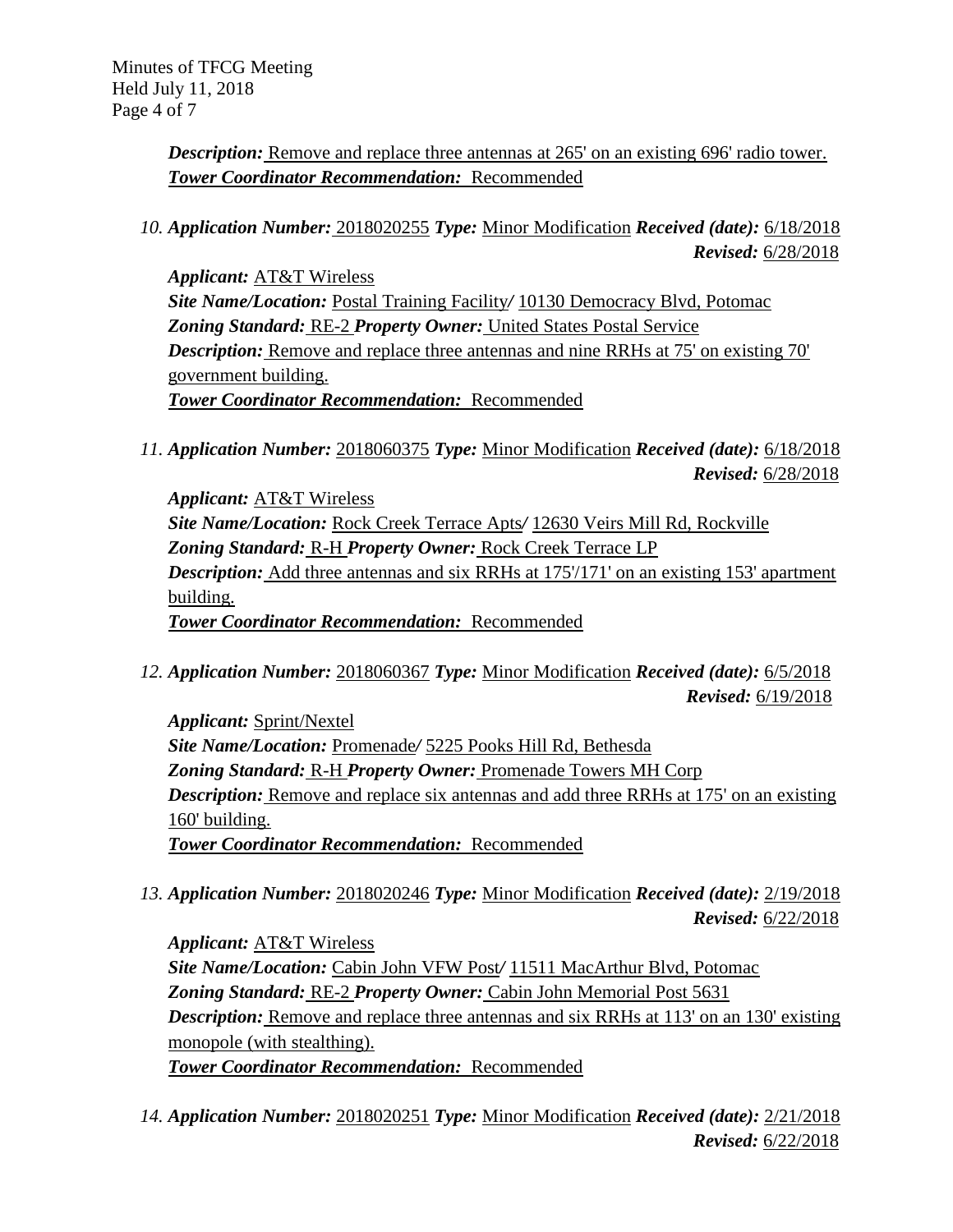Minutes of TFCG Meeting Held July 11, 2018 Page 5 of 7

> *Applicant:* AT&T Wireless *Site Name/Location:* Leaman Property*/* 13820 Clopper Rd, Boyds *Zoning Standard:* R-200 *Property Owner:* Leaman Denise *Description:* Remove three antennas and three RRHs; install three antennas and nine RRHs at 124' on an existing 125' monopole. *Tower Coordinator Recommendation:* Recommended

*15. Application Number:* 2018020274 *Type:* Minor Modification *Received (date):* 2/25/2018 *Revised:* 6/22/2018

*Applicant:* AT&T Wireless *Site Name/Location:* Pepco 652-S*/* 12200 Falls Rd, Rockville *Zoning Standard:* R-200 *Property Owner:* Pepco *Description:* Remove six antennas; install three antennas at 144' on an existing 147' transmission tower. Add six RRHs to exisiting equipment compound. *Tower Coordinator Recommendation:* Recommended

*16. Application Number:* 201803-07 *Type:* Minor Modification *Received (date):* 1/26/2018 *Revised:* 6/28/2018

*Applicant:* Verizon Wireless *Site Name/Location:* Phillips Office Building*/* 9420 Key West Ave, Rockville *Zoning Standard:* LSC-1.0 H-110 T *Property Owner:* Key West III LP *Description:* Remove twelve antennas and six RRHs; install six antennas and six RRHs at 53' on an existing 54' office building. *Tower Coordinator Recommendation:* Recommended

**Motion**: Boyd Lawrence moved that items #1 through #16 on the Consent Agenda be recommended. Thomas Williamson seconded the motion and it was unanimously approved.

## **Regular Agenda**

*17. Application Number:* 2018030310 *Type:* Colocation *Received (date):* 3/16/2018 *Revised:* 4/25/2018 *Revised:* 4/27/2018 *Revised:* 5/2/2018 *Revised:* 5/7/2018 *Revised:* 6/13/2018

*Applicant:* AT&T Wireless

*Site Name/Location:* Phillips Office Building*/* 9420 Key West Ave, Rockville *Zoning Standard:* LSC-1.0 H-110 T *Property Owner:* Key West III LP *Description:* Install six antennas and twelve RRHs at 61' on an existing 54' office building. Equipment cabinets to be installed at ground level.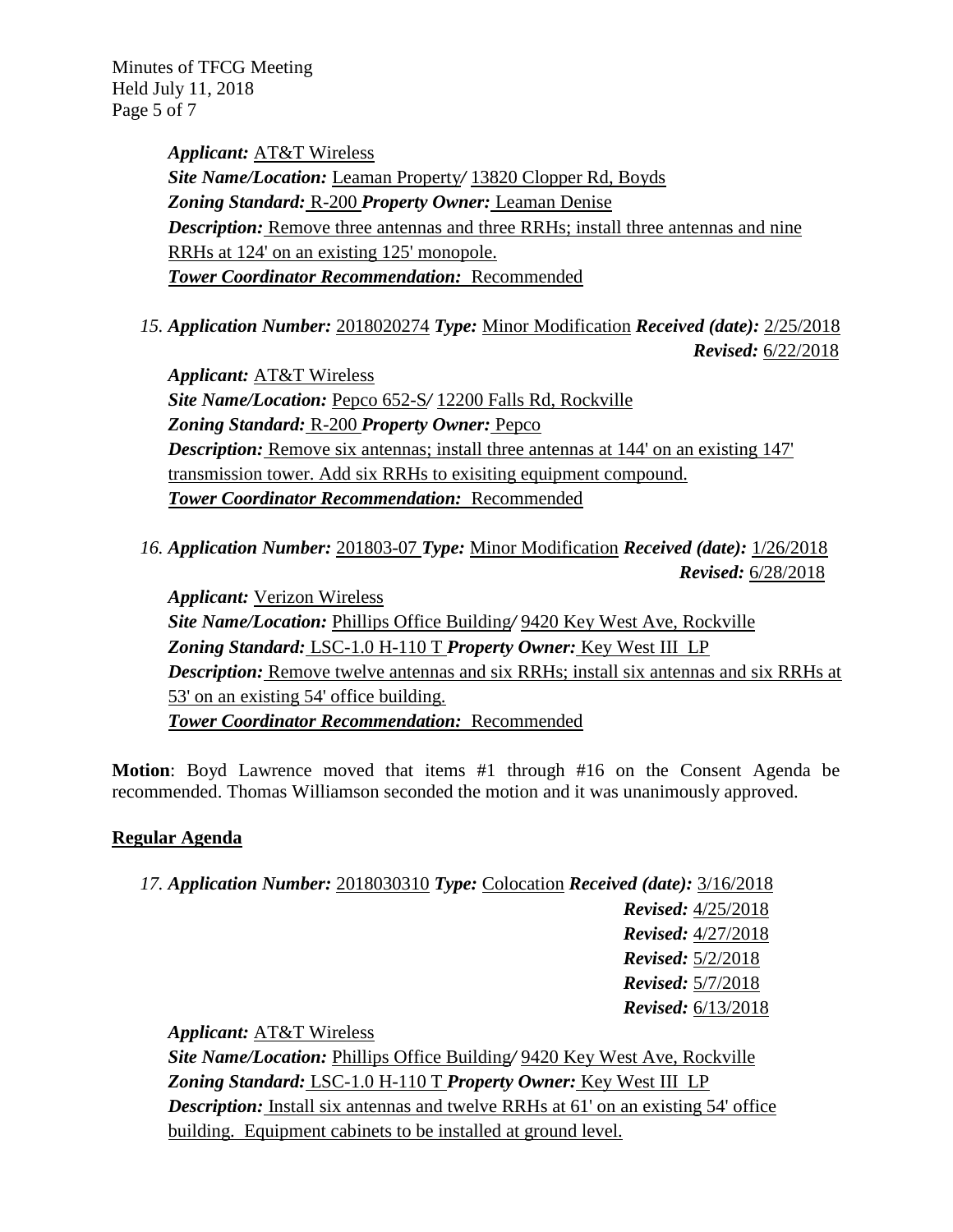Minutes of TFCG Meeting Held July 11, 2018 Page 6 of 7

# *Tower Coordinator Recommendation:* Recommended

Jay O'Neill summarized the application.

**Motion**: Patricia Wolford moved that the application be recommended. Boyd Lawrence seconded the motion and it was unanimously approved.

*18. Application Number:* 2018030312 *Type:* Colocation *Received (date):* 3/24/2018 *Revised:* 5/2/2018 *Revised:* 6/11/2018

*Applicant:* T-Mobile *Site Name/Location:* Educational Systems FCU*/* 15901 Frederick Rd, Rockville *Zoning Standard:* CRT-1.5 *Property Owner:* Montgomery County TCHRS FCU **Description:** Add eight antennas and eight RRHs at 44'/47' on an existing 36' commerical building. Equipment cabinets to be installed on the rooftop. A stealth screen will surround the installation. *Tower Coordinator Recommendation:* Recommended

Jay O'Neill summarized the application.

**Motion**: Thomas Williamson moved that the application be recommended. Jennifer Nordin seconded the motion and it was unanimously approved.

| 19. Application Number: 2018050340 Type: New | <i>Received (date):</i> $5/1/2018$ |
|----------------------------------------------|------------------------------------|
|                                              | <b>Revised:</b> $5/24/2018$        |
|                                              | <b>Revised:</b> $6/7/2018$         |
| <i>Applicant:</i> Verizon Wireless           |                                    |

*Site Name/Location:* Derwood Monopole*/* 15948 Derwood Rd, Derwood *Zoning Standard:* IM-2.5 H-50 *Property Owner:* CSX Corporation, Inc *Description:* Construct a new 145' monopole and compound. Install six antennas and nine RRHs at 143'. Equipment cabinets to be installed in the compound. *Tower Coordinator Recommendation:* Recommended

Jay O'Neill summarized the application.

**Motion**: Patricia Wolford moved that the application be recommended. Boyd Lawrence seconded the motion and it was unanimously approved. Marjorie Williams added that this application would go through as limited use.

*20. Application Number:* 2018050351 *Type:* Colocation *Received (date):* 5/18/2018